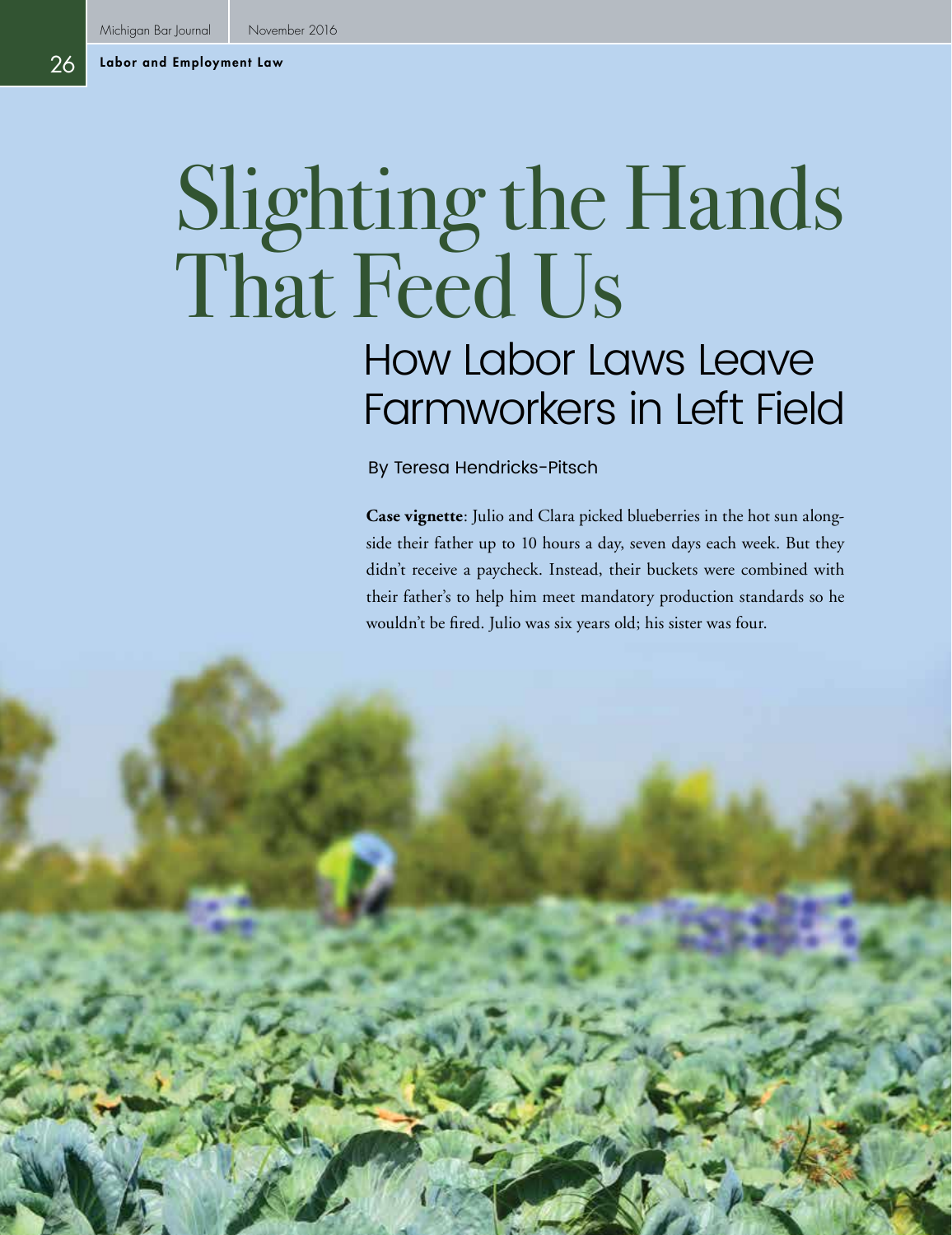In Michigan, where 44 crops are hand-harvested, farmworkers have experienced systemic wage theft, labor trafficking, indentured servitude, child labor, squalid housing, dangerous working conditions, retaliation, and violence.

Migrant farmworkers provide fresh produce for our tables but lack the protections and safeguards other workers enjoy under state and federal laws. The case vignette on the facing page, handled by Michigan Migrant Legal Aid,<sup>1</sup> shows the potential for exploitation of our 94,0002 farmworkers and family members. In Michigan, where 44 crops are hand-harvested,<sup>3</sup> farmworkers have experienced systemic wage theft,<sup>4</sup> labor trafficking,<sup>5</sup> indentured servitude,<sup>6</sup> child labor,<sup>7</sup> squalid housing,<sup>8</sup> dangerous working conditions,<sup>9</sup> retaliation, and violence.<sup>10</sup> State and federal laws that exempt agricultural workers only add to their vulnerability.

Most farmworkers live in isolated areas, travel often, and face language and cultural barriers. Many have immigration-

related concerns and earn poverty wages. The average farmworker earns \$12,000 a year<sup>11</sup> while the crops they harvest bring billions of dollars to Michigan's economy.12 Their employers have special legal exemptions and exceptions that erode worker protections. Today, migrant workers remain the poorest of the working poor.

#### Vulnerable by design

Cesar Chavez said: "The fight is never about grapes or lettuce. It is always about people." Since the 1930s, labor laws meant to protect low-wage workers have specifically excluded farmworkers from important protections.13 The statutory exclusions were rooted in racism and buried in laws with fair-sounding names like the Fair Labor Standards Act<sup>14</sup> and the National Labor Relations Act,<sup>15</sup> among others.

The National Labor Relations Act<sup>16</sup> was passed to empower industrial workers to unionize and bargain without retaliation, but farmworkers were excluded entirely from the act's protections. Legal scholar Juan Perea called the exclusions discriminatory and "motivated by racial animus,"17 which he attributed to southern Democrats who were fond of their cheap African-American labor. Ironically, the U.S. Department of State has acknowledged that collective bargaining is a basic human right,18 yet the National Labor Relations Act excludes farmworkers.

Likewise, the Fair Labor Standards Act was intended to protect workers' rights, but farmworkers—mostly African Americans—were virtually excluded from overtime protections.19 Although the workforce has changed from African American to mostly Hispanic/Latino,<sup>20</sup> the statute's built-in bias still operates to deny equal protection to an entire class of workers. The overtime exclusion is particularly inhumane, given that farm work is heavy, repetitive labor performed for long hours under adverse conditions. Fieldworkers, for example, work up to 100 hours a week, but rarely qualify for overtime.

Underpayment is also a common problem when farmworkers pick by a piece rate (per bucket, bundle, box, or acre). The Fair Labor Standards Act requires employers to keep accurate records of all hours worked to ensure that piece-rate jobs are paying *at least* the minimum wage. Where poor recordkeeping exists, wage theft likely follows. Migrants working on small farms have no minimum wage or overtime protections.

### **Fast Facts:**

Given the U.S. Department of Labor's chronic under-enforcement of the Migrant and Seasonal Agricultural Worker Protection Act, filing suit under the act's private right of action is the most critical protection for farmworkers.

Under the Fair Labor Standards Act, liquidated damages require payment of twice the unpaid wages, plus reasonable attorney fees and costs, which are often substantial.

On average, a farmworker earns \$12,000 a year while the crops they harvest bring billions of dollars to Michigan's economy.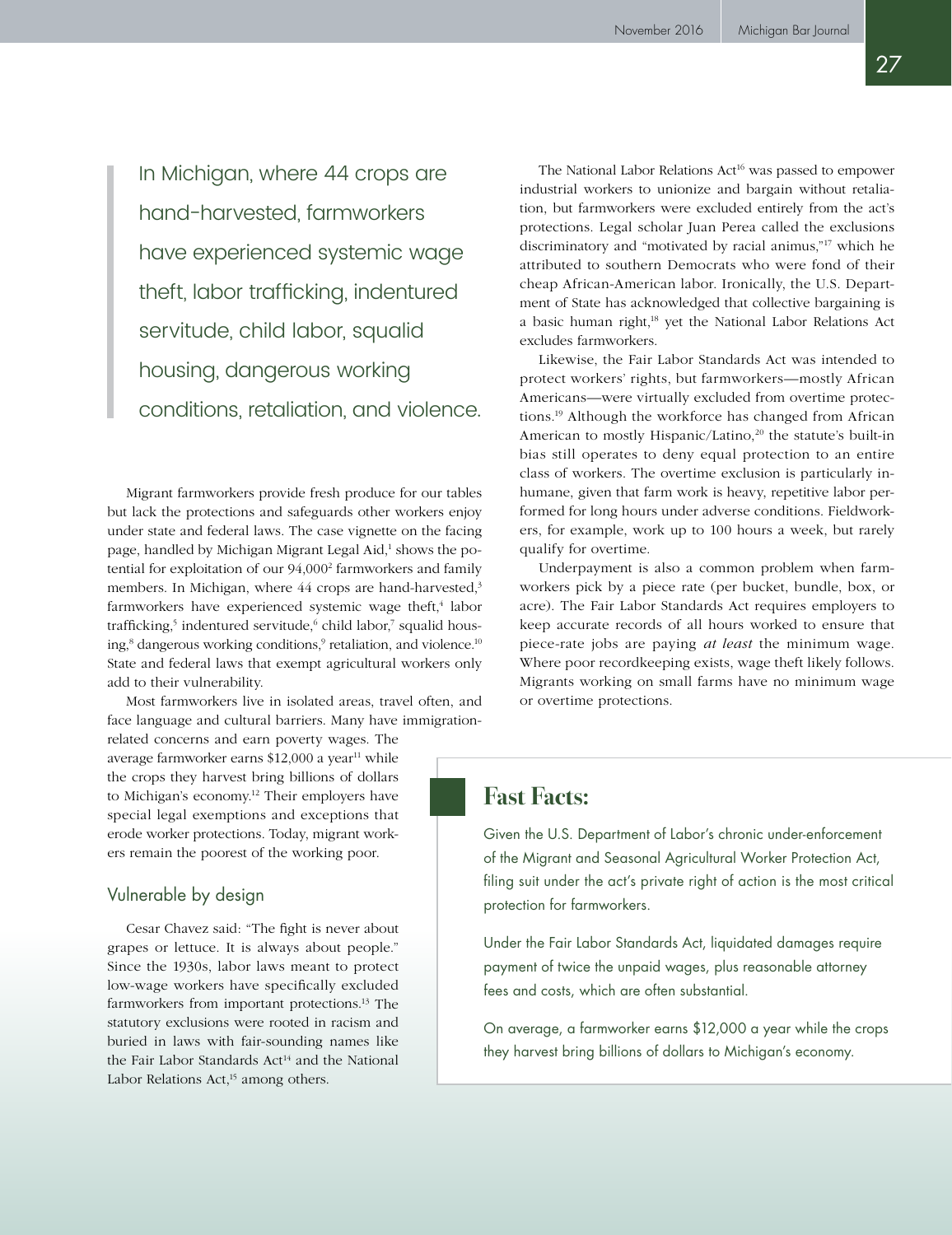#### Child's pay

There are an estimated 500,000 child farmworkers in the U.S.21 Sadly, the Fair Labor Standards Act provides weaker protections for children employed in agriculture than in other types of jobs. Non-farmworker children must be 16 years of age to work, whereas farmworker children can legally work at 12 years old.22 "This inequity allows youth working on farms to perform back-breaking labor for long hours and in extreme conditions at ages less than 14, when the very same law forbids children this young from working in an air conditioned office."23

Forced production standards may signal abuse and deserve extra scrutiny. Employers who impose picking quotas create fertile ground for child labor. To keep parents from being fired, small children are brought to the field. This is especially true at the beginning or end of a crop's maturity, when produce is less abundant.

#### Penalties that protect

Arguably the strongest Fair Labor Standards Act protection—and perhaps the best deterrent to wage theft—is the act's liquidated damages provision. It provides a remedy of twice the unpaid minimum wage plus reasonable attorney fees and costs for violations. Attorney fees can be substantial, even when the clients' individual recoveries are small. Likewise, Michigan's Workforce Opportunity and Wage Act provides these liquidated damages as a penalty; $24$  unfortunately, the 2014 act has also created new complications for hand harvesters in Michigan.

#### Michigan's minimum wage woes

Michigan's minimum wage lacks clear protections for fruit and vegetable pickers.<sup>25</sup> Historically, the 1964 Michigan Minimum Wage Law excluded them until 1981, when the Wage Deviation Board established a piecework scale for hand harvesters.26 When the Workforce Opportunity and Wage Act was passed in 2014, it incorporated language from the old act creating a new risk that Michigan harvesters may not be protected by the state minimum wage.

To minimize this risk, Governor Snyder signed an executive order<sup>27</sup> abolishing the Wage Deviation Board and clarifying that the Department of Licensing and Regulatory Affairs has the power to issue rules to protect hand harvesters. Whether this achieves the desired effect is debatable, potentially leaving a class of Hispanic workers without equal protection under the Workforce Opportunity and Wage Act. This opens up monetary and civil rights liabilities for employers who believe they are exempt from the act's protections. It also sends a very unwelcoming message to migrant workers, chilling the ability of agriculture to recruit labor. As if the act were not incentive enough for farmworkers to avoid Michigan, the state also denies unemployment benefits to seasonal workers.<sup>28</sup>

#### Agricultural Worker Protection Act

Where other laws specifically exclude farmworkers, the federal Migrant and Seasonal Agricultural Worker Protection Act of 1983<sup>29</sup> provides them with special protections not available to others. The act creates joint liability for multiple employers; establishes standards related to wages, housing,